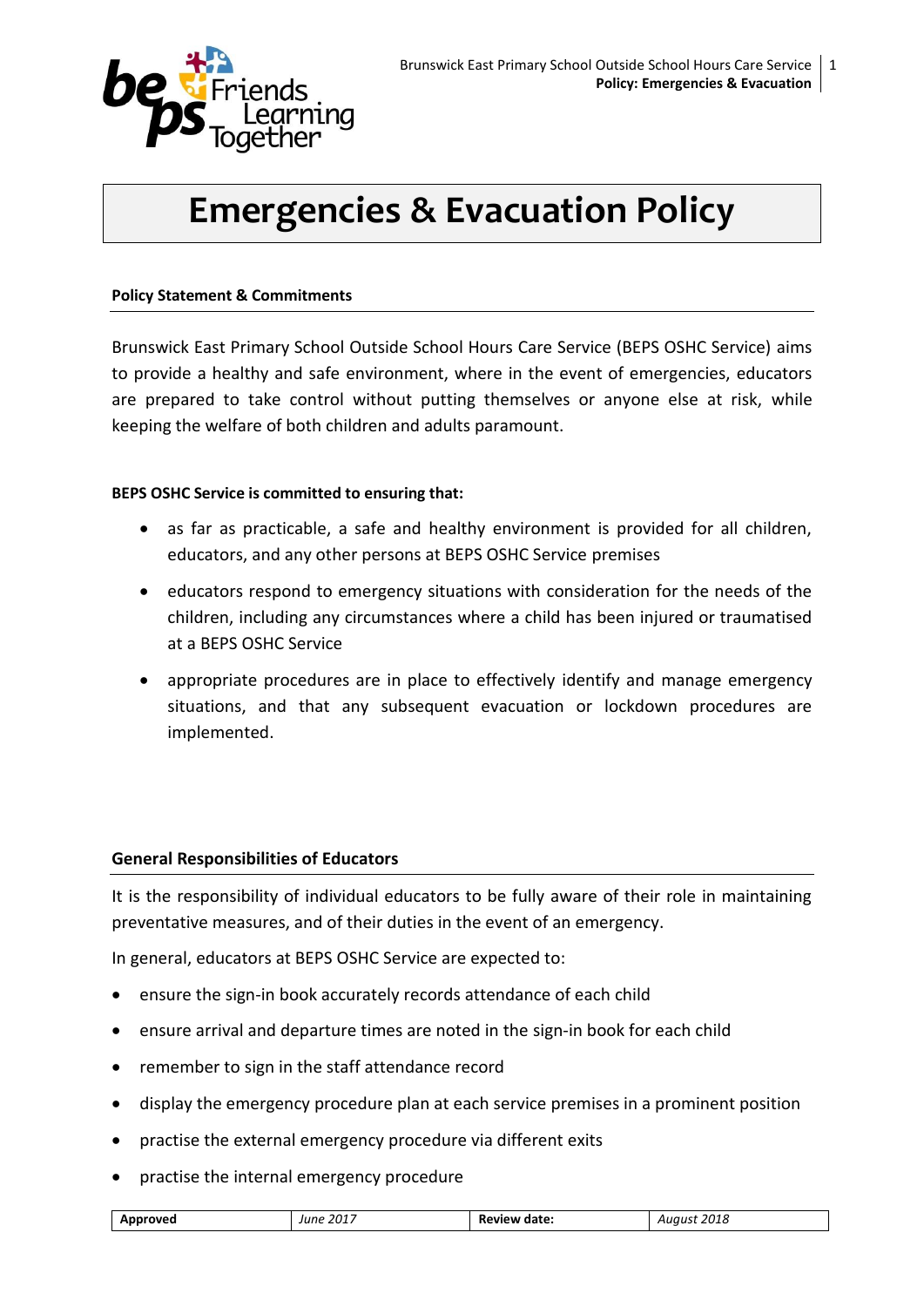- familiarise themselves with evacuation procedures in each area of BEPS OSHC Service
- familiarise relievers, students and visitors with the procedure at beginning of each shift
- ensure all items in emergency bags are present
- check the number of children regularly throughout the day.

### **Procedures for Risk Assessment & Minimisation of Potential Emergencies**

- In preparing the emergency and evacuation procedures, a risk assessment is conducted to identify potential emergencies relevant to BEPS OSHC Service.
- An **Emergency Management Folder** is kept on the premises of BEPS OSHC Service. It contains a detailed risk assessment and control measures for potential emergencies that the Service may be exposed to. Documentation is assessed and updated periodically when required.
- The **Emergency Management Folder** will be referred to for any specific procedures.
- A copy of the emergency and evacuation floor plan and instructions are displayed in a prominent position at BEPS OSHC Service premises.
- Rosters must be structured to ensure that at least one educator who holds a current approved first aid qualification will be immediately available in the event of an emergency. They must also have undertaken approved training in anaphylaxis management and emergency asthma management.

All precautions are taken to minimise the risk of an emergency or trauma at BEPS OSHC Service.

- When starting at the service, all educators, children, students, volunteers, families and other persons are informed of emergency procedures through written policies.
- The occupational health and safety (OHS) representative conducts and maintains safety checks and reports to the Coordinator if there is a risk present. This is addressed immediately.
- All fire exits are marked with an exit sign above the door.
- Smoke detectors are fitted throughout BEPS OSHC Service.
- Relevant authorities check all fire equipment on a yearly basis.
- All BEPS OSHC Service educators have had some form of training in fire management such as the use of fire equipment, assessing the types of fires and assessing risk.

| 2017     | date  | 2018         |
|----------|-------|--------------|
| Approved | :view | ------       |
| June     | nı    | $\mathbf{z}$ |
| ____     | .     | ___          |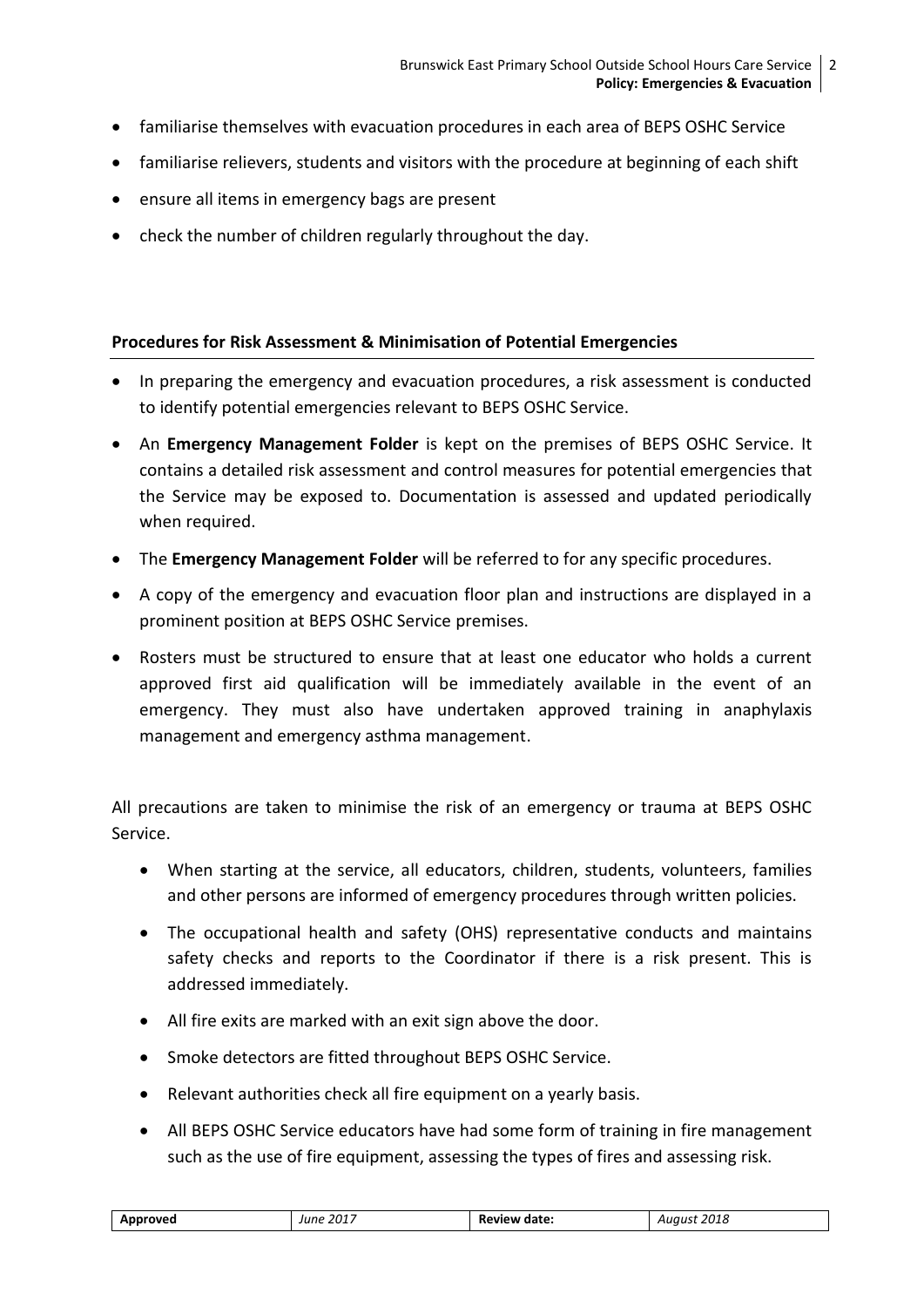- Relevant information regarding custody of children is maintained.
- Emergency telephone numbers are clearly displayed above every telephone at BEPS OSHC Service.
- Emergency evacuation drills are implemented at least once per term.

#### **Documented Emergency Management Plans**

BEPS OSHC Service has a completed **Emergency Management Plan** available onsite in the **Emergency Management Folder.**

The template available from the Department of Education and Training will be utilised for this purpose: [www.education.vic.gov.au/childhood/providers/support/Pages/](http://www.education.vic.gov.au/childhood/providers/support/Pages/emergency.aspx) [emergency.aspx](http://www.education.vic.gov.au/childhood/providers/support/Pages/emergency.aspx)

#### **Emergency Procedures**

The following procedures apply in all emergency situations:

- Immediately cease all activities.
- Assist anyone in immediate danger and direct others away from the danger.
- Inform person-in-charge. In most cases this is the OSHC Coordinator.
- Return, with children if applicable, to the room they are working in for the day, but only if safe to do so.
- Close doors and windows where possible.
- Collect emergency medical management kits for children for anaphylaxis and asthma, and ensure individual medication requirements are made available.
- Collect attendance lists and emergency backpack and mobile phone.
- Look ahead to ensure the existing exit is still the best option.
- Wait for further instruction if the emergency situation is not clear.
- Designate one educator to check all areas of the BEPS OSHC Service premises, including toilets and other areas that are not used to provide education and care to children, if safe to do so.
- Keep children calm and reassured.
- Follow explicit instructions given by the OSHC Coordinator or person in charge.

| 2017<br>วกาย<br>-<br>date.<br>arover<br>zula<br>___<br>__ |
|-----------------------------------------------------------|
|-----------------------------------------------------------|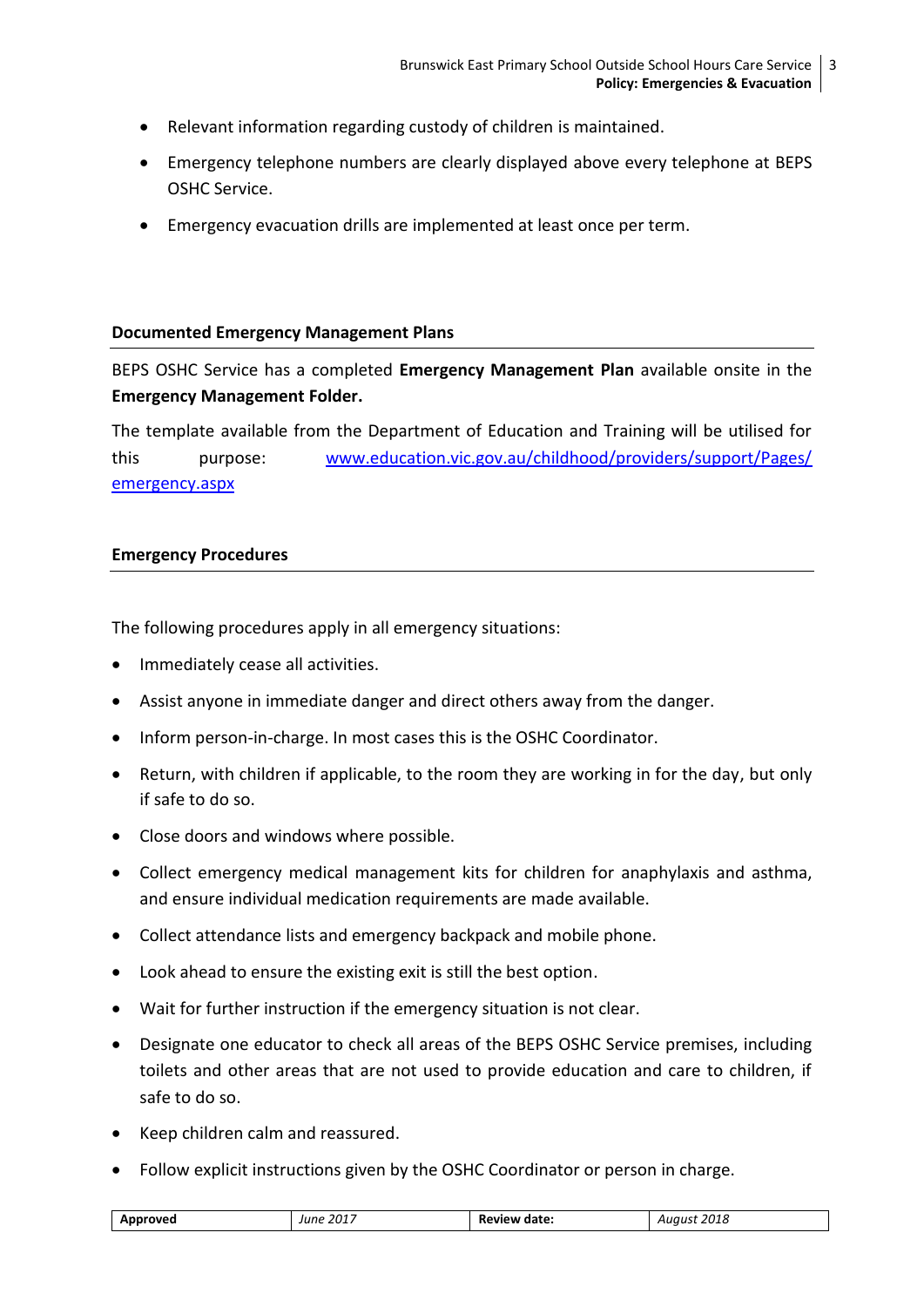If emergency services have been contacted, request them to advise the OSHC Coordinator when it is appropriate to release the children to their families.

# **AT NO TIME SHOULD YOU PLACE YOURSELF, THE CHILDREN OR ANY OTHER EDUCATORS AT RISK**

All emergency situations are different and therefore require different procedures to follow when they arise. The following circumstances and guidelines for management have been identified for quick reference, including where to find procedural information or additional resources.

| <b>Natural</b><br><b>Disaster</b><br>(bushfire, flood or<br>weather<br>severe<br>conditions) | All instructions are to be followed and carried out according to the<br>local police or the OSHC Coordinator (or person in charge). The<br>Department of Education and Training may also give instruction.<br>Refer to BEPS OSHC Service Emergency Management Folder for more<br>information |
|----------------------------------------------------------------------------------------------|----------------------------------------------------------------------------------------------------------------------------------------------------------------------------------------------------------------------------------------------------------------------------------------------|
| <b>Fire/Smoke</b>                                                                            | All instructions are to be followed and carried out according to OSHC<br>Coordinator (or person in charge). Evacuation procedures will apply<br>as details in this policy.<br>Refer to BEPS OSHC Service Emergency Management Folder for more<br>information                                 |
| <b>Bomb Threat</b>                                                                           | In the case of a bomb threat, a template is to be used to record the<br>conversation and children will be evacuated to the designated<br>assembly point, unless, otherwise advised by the police.<br>Refer to BEPS OSHC Service Emergency Management Folder for more<br>information          |
| Snake,<br>restricted<br>dog<br>breed,<br>or<br>other<br>potentially<br>dangerous animal      | Contact the City of Darebin immediately. They will advise on whom<br>to contact for the removal or relocation of the animal. Lockdown<br>procedures may apply.<br>Refer to BEPS OSHC Service Emergency Management Folder for more<br>information                                             |

| Approved | June 2017 | Review date: | 2018<br>Auaust |
|----------|-----------|--------------|----------------|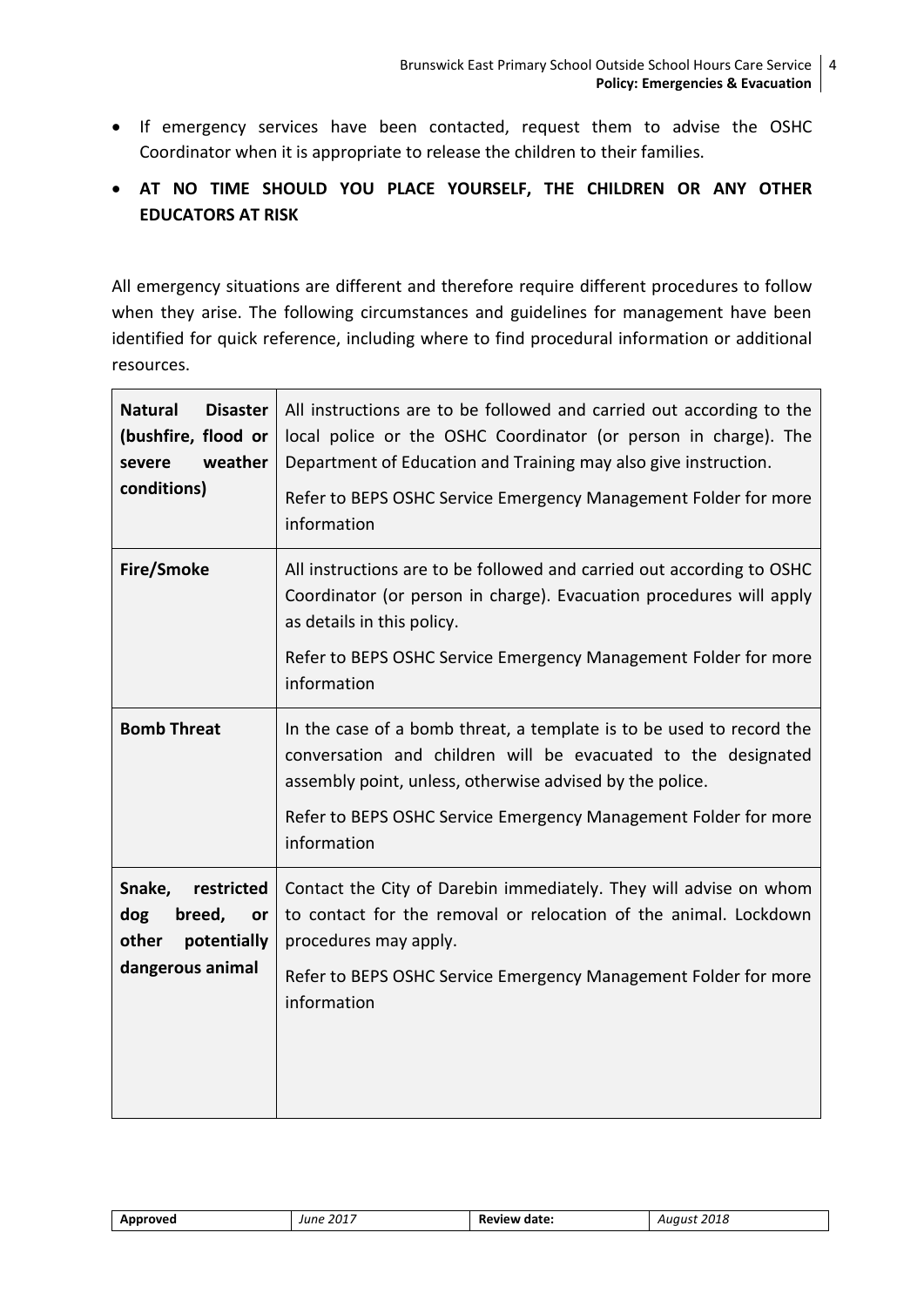| Act of terrorism                                          | All instructions are to be followed and carried out according to the<br>local police or the OSHC Coordinator (or person in charge). The<br>Department of Education and Training may also give instructions.<br>Refer to BEPS OSHC Service Emergency Management Folder for more<br>information.                                                                                                                        |
|-----------------------------------------------------------|-----------------------------------------------------------------------------------------------------------------------------------------------------------------------------------------------------------------------------------------------------------------------------------------------------------------------------------------------------------------------------------------------------------------------|
| <b>Chemical</b><br>or<br>hazardous<br>leaks<br>and spills | All instructions are to be followed and carried out according to the<br>local emergency services or the OSHC Coordinator (or person in<br>charge). Refer also to BEPS OSHC Service policy on the administration<br>of first aid.                                                                                                                                                                                      |
|                                                           | Evacuation or lookout procedures may apply.                                                                                                                                                                                                                                                                                                                                                                           |
|                                                           | Refer to BEPS OSHC Service Emergency Management Folder for more<br>information.                                                                                                                                                                                                                                                                                                                                       |
| Loss of water or<br>power                                 | All instructions are to be followed and carried out according to the<br>emergency services or the OSHC Coordinator (or person in charge).<br>Specific emergency services to be contacted and evacuation<br>procedures may apply.<br>Refer to BEPS OSHC Service Emergency Management Folder for more                                                                                                                   |
|                                                           | information.                                                                                                                                                                                                                                                                                                                                                                                                          |
| <b>Intruders</b>                                          | This policy contains information on considerations for intruders,<br>including hostage and siege situations.                                                                                                                                                                                                                                                                                                          |
|                                                           | Refer to BEPS OSHC Service Emergency Management Folder for more<br>information.                                                                                                                                                                                                                                                                                                                                       |
| <b>Outbreak</b><br><b>of</b><br>infectious<br>disease     | Refer to BEPS OSHC Service policies on dealing with injuries, illness,<br>infection and medical conditions.                                                                                                                                                                                                                                                                                                           |
| or illness                                                | See also the National Health and Medical Research Council (2014)<br>publication Staying healthy: Preventing infectious diseases in early<br>childhood<br>education<br>and care (5th<br>Edition)<br>available<br>at:<br>www.nhmrc.gov.au/ files nhmrc/publications/attachments/ch55 st<br>aying healthy childcare 5th edition 0.pdf<br>Refer to BEPS OSHC Service Emergency Management Folder for more<br>information. |

| oved<br>ΗW<br>. . <del>.</del> . | $-201^-$<br>lune | $\sim$<br>date:<br>πъ.<br>.<br>_____ | ) ∩ 1 G<br>U18<br>$\sim$<br>___ |
|----------------------------------|------------------|--------------------------------------|---------------------------------|
|                                  |                  |                                      |                                 |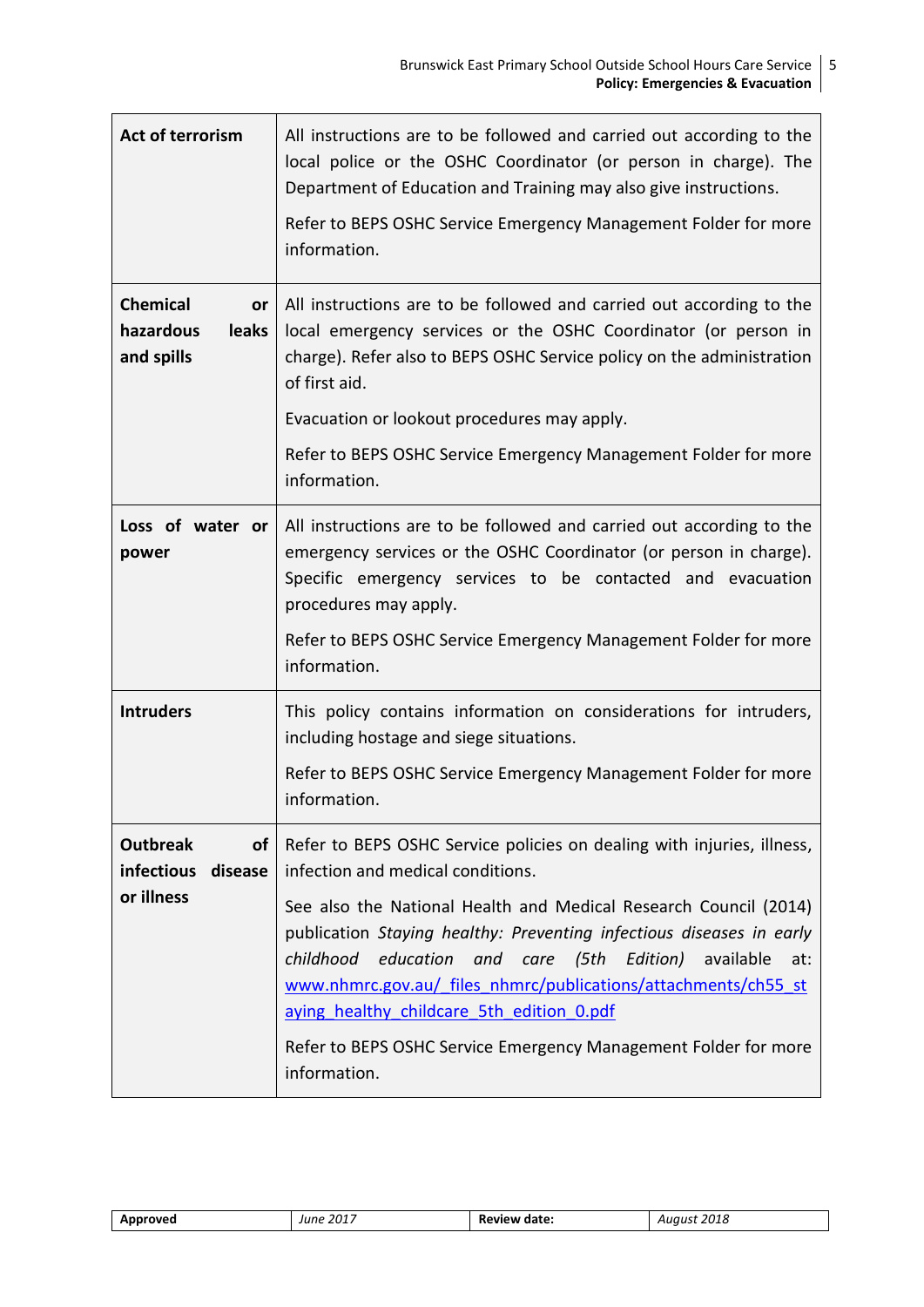| adult | <b>Death of a child or</b>   Refer to BEPS OSHC Service Dealing with Medical Conditions &<br>Medication Policy, and the Dealing with Incident, Injury, Trauma &<br>the Administration of First Aid Policy. |
|-------|------------------------------------------------------------------------------------------------------------------------------------------------------------------------------------------------------------|
|       | Refer to BEPS OSHC Service Emergency Management Folder for more<br>information.                                                                                                                            |

In the event of an emergency that has not been specified already, where the health and safety of individuals or the BEPS OSHC Service environment are at risk, the OSHC Coordinator may deem the site an unsafe environment. In such a situation they may commence the evacuation procedure as needed, or they may close the service temporarily (e.g. if there is a power failure on excessively hot day, some natural disaster, etc.).

In the event of temporary closure, the OSHC Coordinator will contact all children's parents or primary carers and request they immediately pick up all children for removal from the BEPS OSHC Service until the site is deemed a safe and healthy environment for BEPS OSHC Service to operate in.

## **Procedures for discovering an emergency**

Educators who discover an emergency are required to alert the OSHC Coordinator (or person in charge) immediately so that they can determine and implement control measures.

After immediate assessment, the OSHC Coordinator (or person in charge) will then call LOCKDOWN, LOCKOUT or an EVACUATION depending on the type of emergency.

| <b>LOCKDOWN</b> | The OSHC Coordinator (or person in charge) will inform educators that<br>due to external and immediate danger, it is safer for children, educators<br>and any other visitor to the Service to remain indoors.                                    |
|-----------------|--------------------------------------------------------------------------------------------------------------------------------------------------------------------------------------------------------------------------------------------------|
|                 | Instructions will include closing internal windows and doors and sitting on<br>the floor below window level. In some cases this may also include<br>everyone in the building gathering in one area, under the OSHC<br>Coordinator's instruction. |
|                 | The OSHC Coordinator (or person in charge) will contact emergency<br>services e.g. the police on 000.                                                                                                                                            |

| Approved | June 2017 | <b>Review date:</b> | August 2018 |
|----------|-----------|---------------------|-------------|
|          |           |                     |             |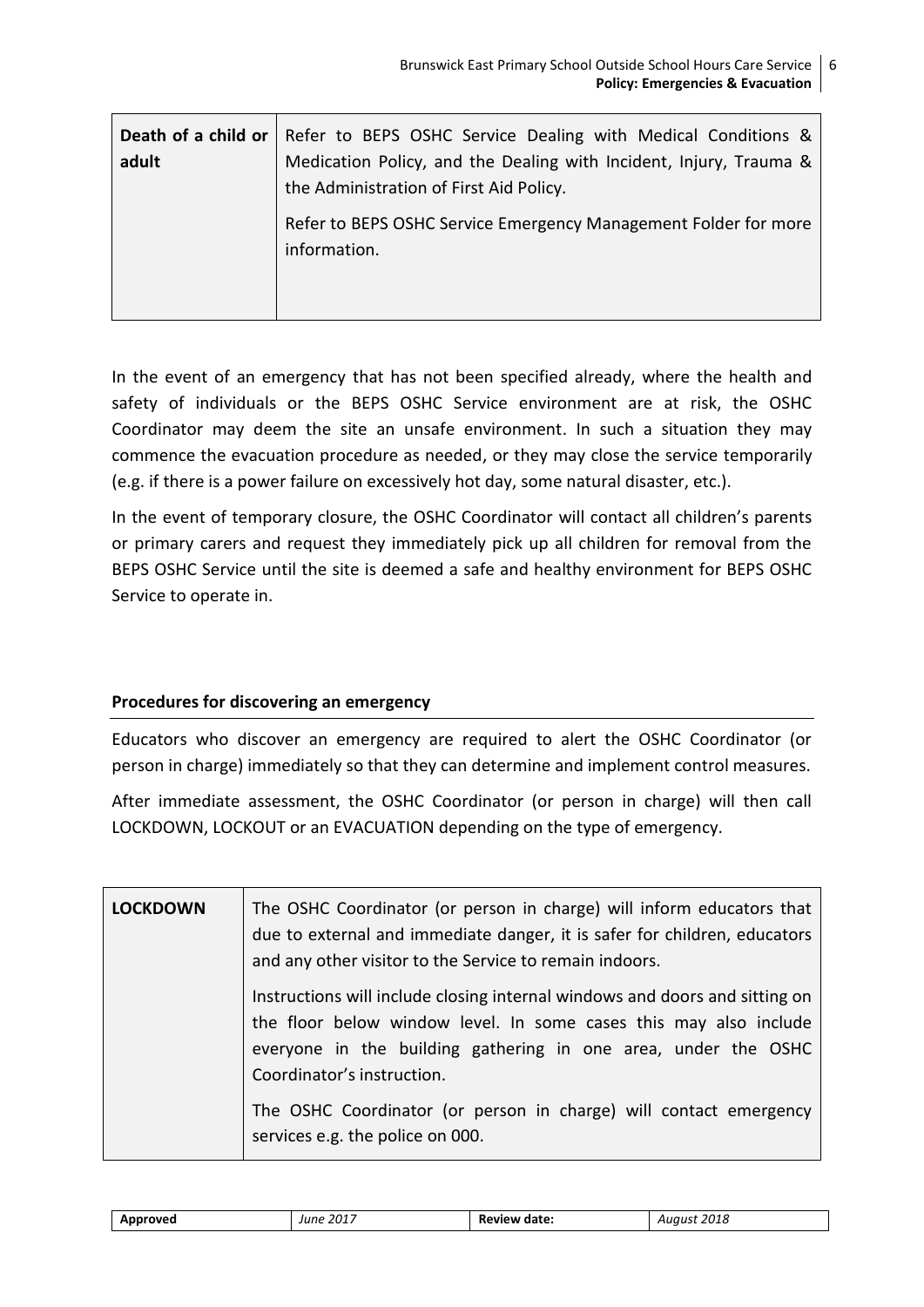| <b>LOCKOUT</b>    | The OSHC Coordinator (or person in charge) will inform educators that<br>due to an internal and immediate danger, it is safer for children,<br>educators, and any other visitor to the service to be excluded from<br>buildings for their safety. |
|-------------------|---------------------------------------------------------------------------------------------------------------------------------------------------------------------------------------------------------------------------------------------------|
|                   | Instructions may include evacuation, or prevention of the community<br>from accessing the premises.                                                                                                                                               |
|                   | The OSHC Coordinator (or person in charge) will contact emergency<br>services e.g. the police on 000.                                                                                                                                             |
| <b>EVACUATION</b> | The OSHC Coordinator (or person in charge) will inform educators that a<br>decision has been made to have children, educators and any other visitor<br>to BEPS OSHC Service leave the building in their interest of their safety.                 |
|                   | Predetermined evacuation procedures will apply unless explicit directions<br>from the OSHC Coordinator (or person in charge) are given.                                                                                                           |
|                   | The OSHC Coordinator (or person in charge) will contact emergency<br>services e.g. the police or fire brigade on 000.                                                                                                                             |

#### **Emergency Drills**

- Educators are informed of safety and emergency procedures, as are relief educators, volunteers and students.
- Emergency procedures will be practised at least once per term.
- Families will be notified that drills will take place.
- A variety of practice styles will be adopted to simulate emergency conditions, including scenarios such inside the buildings, around the grounds, and off the premises.
- Each drill is documented to include:
	- $-$  the date of the drill
	- $-$  time of drill
	- $-$  if the drill was planned or initiated without notice
	- how many people in attendance according to attendance registers
	- $-$  in the instance of evacuation, how many people were evacuated and the time it takes to evacuate, and weather conditions
	- what were the simulated emergency conditions (if any)

| 2017<br>م م<br>ate.<br>'''<br>,,,,,,<br>udlt.<br>uru<br><b></b> .<br>- - -<br>___<br>__ |
|-----------------------------------------------------------------------------------------|
|-----------------------------------------------------------------------------------------|